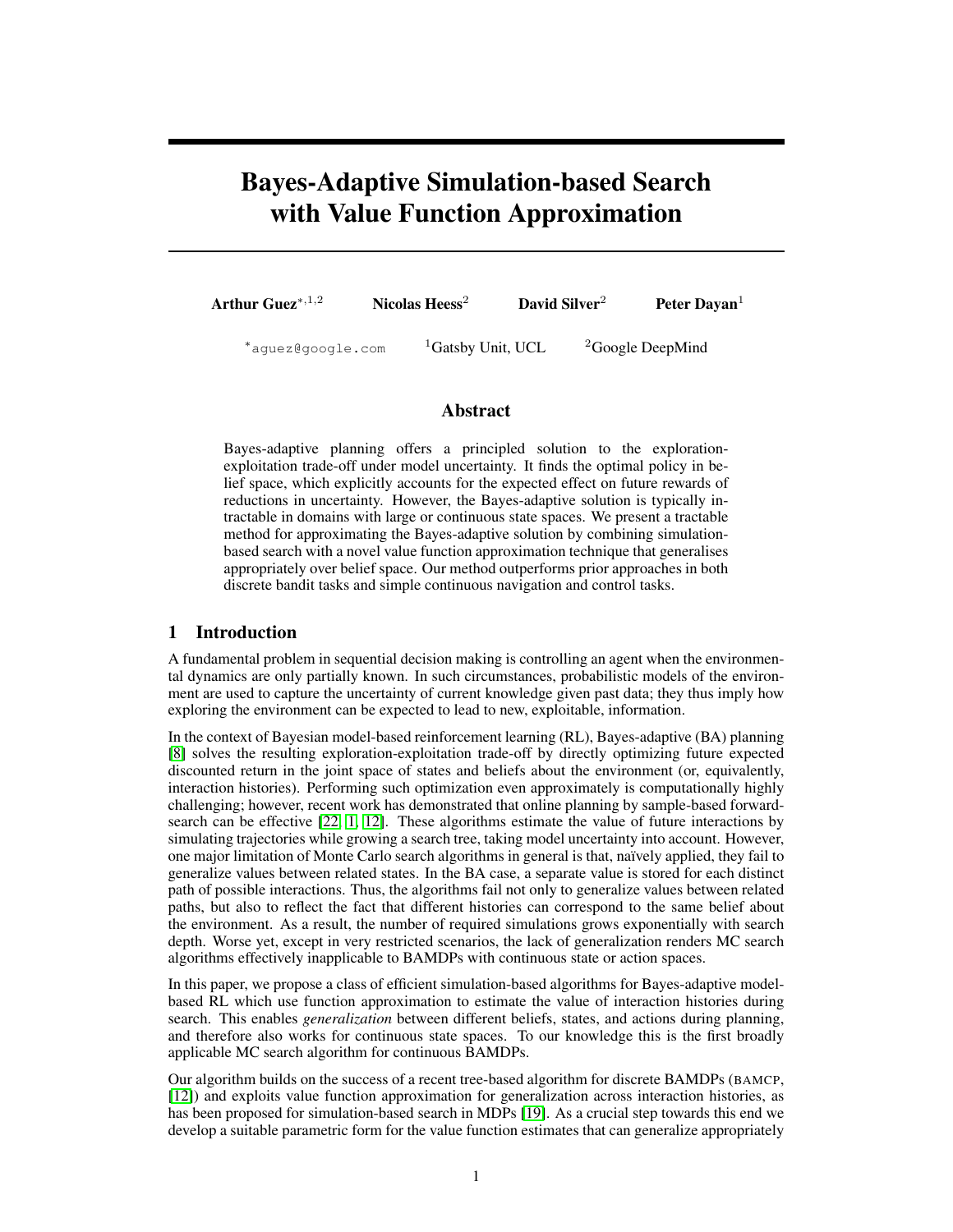across histories, using the importance sampling weights of posterior samples to compress histories into a finite-dimensional feature vector. As in BAMCP we take advantage of *root sampling* [18, 12] to avoid expensive belief updates at every step of simulation, making the algorithm practical for a broad range of priors over environment dynamics. We also provide an interpretation of root sampling as an auxiliary variable sampling method. This leads to a new proof of its validity in general simulationbased settings, including BAMDPs with continuous state and action spaces, and a large class of algorithms that includes MC and TD upates.

Empirically, we show that our approach requires considerably fewer simulations to find good policies than BAMCP in a (discrete) bandit task and two continuous control tasks with a Gaussian process prior over the dynamics [5, 6]. In the well-known pendulum swing-up task, our algorithm learns how to balance after just a few seconds of interaction. Below, we first briefly review the Bayesian formulation of optimal decision making under model uncertainty (section 2; please see [8] for additional details). We then explain our algorithm (section 3) and present empirical evaluations in section 4. We conclude with a discussion, including related work (sections 5 and 6).

## 2 Background

A Markov Decision Processes (MDP) is described as a tuple  $M = \langle S, A, P, R, \gamma \rangle$  with S the set of states (which may be infinite), A the *discrete* set of actions,  $\mathcal{P}: S \times A \times S \to \mathbb{R}$  the state transition probability kernel,  $\mathcal{R}: S \times A \to \mathbb{R}$  the reward function, and  $\gamma < 1$  the discount factor. The agent starts with a prior  $P(\mathcal{P})$  over the dynamics, and maintains a posterior distribution  $b_t(\mathcal{P}) = P(\mathcal{P} | h_t) \propto P(h_t | \mathcal{P}) P(\mathcal{P})$ , where  $h_t$  denotes the history of states, actions, and rewards up to time  $t$ .

The uncertainty about the dynamics of the model can be transformed into certainty about the current state inside an augmented state space  $S^+ = H \times S$ , where H is the set of possible histories (the current state also being the suffix of the current history). The dynamics and rewards associated with this augmented state space are described by

$$
\mathcal{P}^+(h,s,a,has',s') = \int_{\mathcal{P}} \mathcal{P}(s,a,s') P(\mathcal{P}|h) d\mathcal{P}, \ \ \mathcal{R}^+(h,s,a) = R(s,a). \tag{1}
$$

Together, the 5-tuple  $M^+ = \langle S^+, A, \mathcal{P}^+, \mathcal{R}^+, \gamma \rangle$  forms the Bayes-Adaptive MDP (BAMDP) for the MDP problem  $M$ . Since the dynamics of the BAMDP are known, it can in principle be solved to obtain the optimal value function associated with each action:

$$
Q^*(h_t, s_t, a) = \max_{\tilde{\pi}} \mathbb{E}_{\tilde{\pi}} \left[ \sum_{t'=t}^{\infty} \gamma^{t'-t} r_{t'} | a_t = a \right]; \quad \tilde{\pi}^*(h_t, s_t) = \operatorname*{argmax}_{a} Q^*(h_t, s_t, a), \quad (2)
$$

where  $\tilde{\pi}: S^+ \times A \to [0, 1]$  is a policy over the augmented state space, from which the optimal action for each belief-state  $\pi^*(h_t, s_t)$  can readily be derived. Optimal actions in the BAMDP are executed greedily in the real MDP M, and constitute the best course of action (i.e., integrating exploration and exploitation) for a Bayesian agent with respect to its prior belief over  $P$ .

## 3 Bayes-Adaptive simulation-based search

Our simulation-based search algorithm for the Bayes-adaptive setup combines efficient MC search via root-sampling with value function approximation. We first explain its underlying idea, assuming a suitable function approximator exists, and provide a novel proof justifying the use of root sampling that also applies in continuous state-action BAMDPs. Finally, we explain how to model Q-values as a function of interaction histories.

#### 3.1 Algorithm

As in other forward-search planning algorithms for Bayesian model-based RL [22, 17, 1, 12], at each step t, which is associated with the current history  $h_t$  (or belief) and state  $s_t$ , we plan online to find  $\tilde{\pi}^*(h_t, s_t)$  by constructing an action-value function  $Q(h, s, a)$ . Such methods use simulation to build a search *tree* of belief states, each of whose nodes corresponds to a single (future) history, and estimate optimal values for these nodes. However, existing algorithms only update the nodes that are directly traversed in each simulation. This is inefficient, as it fails to generalize across multiple histories corresponding either to *exactly* the same, or similar, beliefs. Instead, each such history must be traversed and updated separately.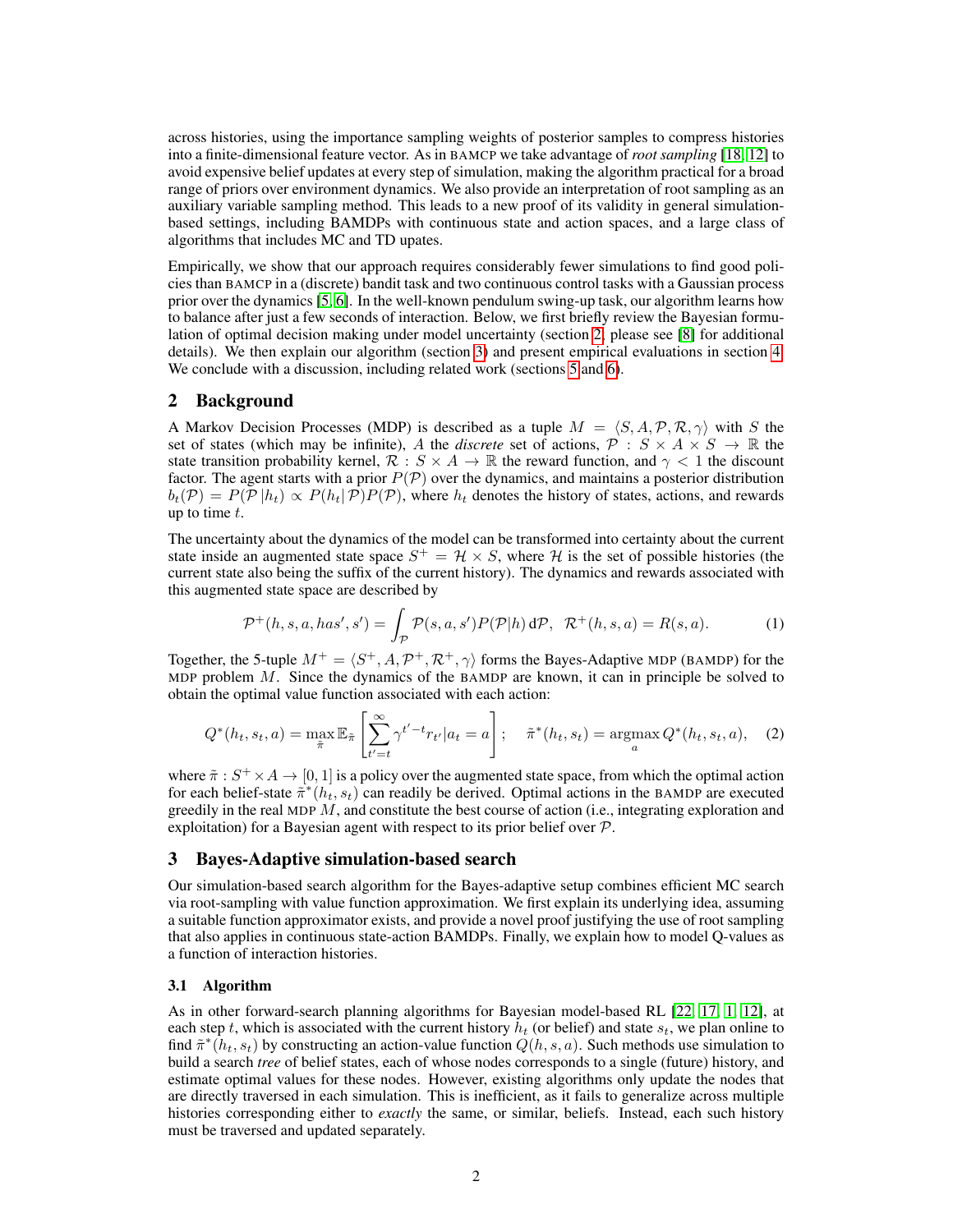Here, we use a more general simulation-based search that relies on function approximation, rather than a tree, to represent the values for possible simulated histories and states. This approach was originally suggested in the context of planning in large MDPs[19]; we extend it to the case of Bayes-Adaptive planning. The Q-value of a particular history, state, and action is represented as  $Q(h, s, a; \mathbf{w})$ , where w is a vector of learnable parameters. Fixed-length simulations are run from the current belief-state  $h_t$ ,  $s_t$ , and the parameter w is updated online, during search, based on experience accumulated along these trajectories, using an incremental RL control algorithm (e.g., Monte-Carlo control, Q-learning). If the parametric form and features induce generalization between histories, then each forward simulation can affect the values of histories that are not directly experienced. This can considerably speed up planning, and enables continuous-state problems to be tackled. Note that a search tree would be a special case of the function approximation approach when the representation of states and histories is tabular.

In the context of Bayes-Adaptive planning, simulation-based search works by simulating a future trajectory  $h_{t+T} = s_t a_t r_t s_{t+1} \dots a_{t+T-1} r_{t+T-1} s_{t+T}$  of  $T$  transitions (the planning horizon) starting from the current belief-state  $h_t$ ,  $s_t$ . Actions are selected by following a fixed policy  $\tilde{\pi}$ , which is itself a function of the history,  $a \sim \tilde{\pi}(h, \cdot)$ . State transitions can be sampled according to the BAMDP dynamics,  $s_{t'} \sim \mathcal{P}^+(h_{t'-1}, s_{t'-1}, a_{t'}, h_{t'-1}a_{t'}\cdot, \cdot)$ . However, this can be computationally expensive since belief updates must be applied at every step of the simulation. As an alternative, we use root sampling [18], which only samples the dynamics  $\mathcal{P}^k \sim P(\mathcal{P} | h_t)$  once at the root for each simulation  $k$  and then samples transitions

Algorithm 1: Bayes-Adaptive simulation-based search with root sampling

**procedure** Search ( $h_t, s_t$ ) repeat  $\mathcal{P} \sim P(\mathcal{P} | h_t)$ Simulate  $(h_t, s_t, \mathcal{P}, 0)$ until Timeout () return  $\argmax_a Q(h_t, s_t, a; \mathbf{w})$ end procedure procedure Simulate ( $h, s, \mathcal{P}, t$ ) if  $t > T$  then return 0  $a \leftarrow \tilde{\pi}_{\epsilon-\text{greedy}}(Q(h, s, \cdot; \mathbf{w}))$  $s' \sim \mathcal{P}(s, a, \cdot), r \leftarrow \mathcal{R}(s, a)$  $R \leftarrow r + \gamma$  Simulate (has', s',  $\mathcal{P}, t+1$ )  $\mathbf{w} \leftarrow \mathbf{w} - \alpha (Q(h, s, a; \mathbf{w}) - R) \nabla_{\mathbf{w}} Q(h, s, a; \mathbf{w})$ return  $R$ end procedure

according to  $s_{t'} \sim \mathcal{P}^k(s_{t'-1}, a_{t'-1}, \cdot)$ ; we provide justification for this approach in Section 3.2.<sup>1</sup> After the trajectory  $h_T$  has been simulated on a step, the Q-value is modified by updating w based on the data in  $h_{t+T}$ . Any incremental algorithm could be used, including SARSA, Q-learning, or gradient TD [20]; we use a simple scheme to minimize an appropriately weighted squared loss  $\mathbb{E}[(Q(h_{t'}, s_{t'}, a_{t'}; \mathbf{w}) - R_{t'})^2]$ :

$$
|\Delta \mathbf{w}| = \alpha \left( Q(h_{t'}, s_{t'}, a_{t'}; \mathbf{w}) - R_{t'} \right) \nabla_{\mathbf{w}} Q(h_{t'}, s_{t'}, a_{t'}; \mathbf{w}), \tag{3}
$$

where  $\alpha$  is the learning rate and  $R_{t'}$  denotes the discounted return obtained from history  $h_{t'}$ .<sup>2</sup> Algorithm 1 provides pseudo-code for this scheme; here we suggest using as the fixed policy for a simulation the  $\epsilon$ -greedy  $\tilde{\pi}_{\epsilon$ -greedy based on some given Q value. Other policies could be considered (e.g., the UCT policy for search trees), but are not the main focus of this paper.

#### 3.2 Analysis

In order to exploit general results on the convergence of classical RL algorithms for our simulationbased search, it is necessary to show that starting from the current history, root sampling produces the appropriate distribution of rollouts. For the purpose of this section, a simulation-based search algorithm includes Algorithm 1 (with Monte-Carlo backups) but also incremental variants, as discussed above, or BAMCP.

Let  $\mathcal{D}_t^{\tilde{\pi}}$  be the *rollout distribution* function of forward-simulations that explicitly updates the belief at each step (i.e., using  $\mathcal{P}^+$ ):  $\mathcal{D}_t^{\tilde{\pi}}(h_{t+T})$  is the probability density that history  $h_{t+T}$  is generated when running that simulation from  $h_t$ ,  $s_t$ , with T the horizon of the simulation, and  $\tilde{\pi}$  an arbitrary history policy. Similarly define the quantity  $\tilde{\mathcal{D}_t}$  $\pi^*(h_{t+T})$  as the probability density that history  $h_{t+T}$ is generated when running forward-simulations *with root sampling*, as in Algorithm 1. The following lemma shows that these two rollout distributions are the same.

<sup>&</sup>lt;sup>1</sup>For comparison, a version of the algorithm without root sampling is listed in the supplementary material. <sup>2</sup>The loss is weighted according to the distr. of belief-states visited from the current state by executing  $\tilde{\pi}$ .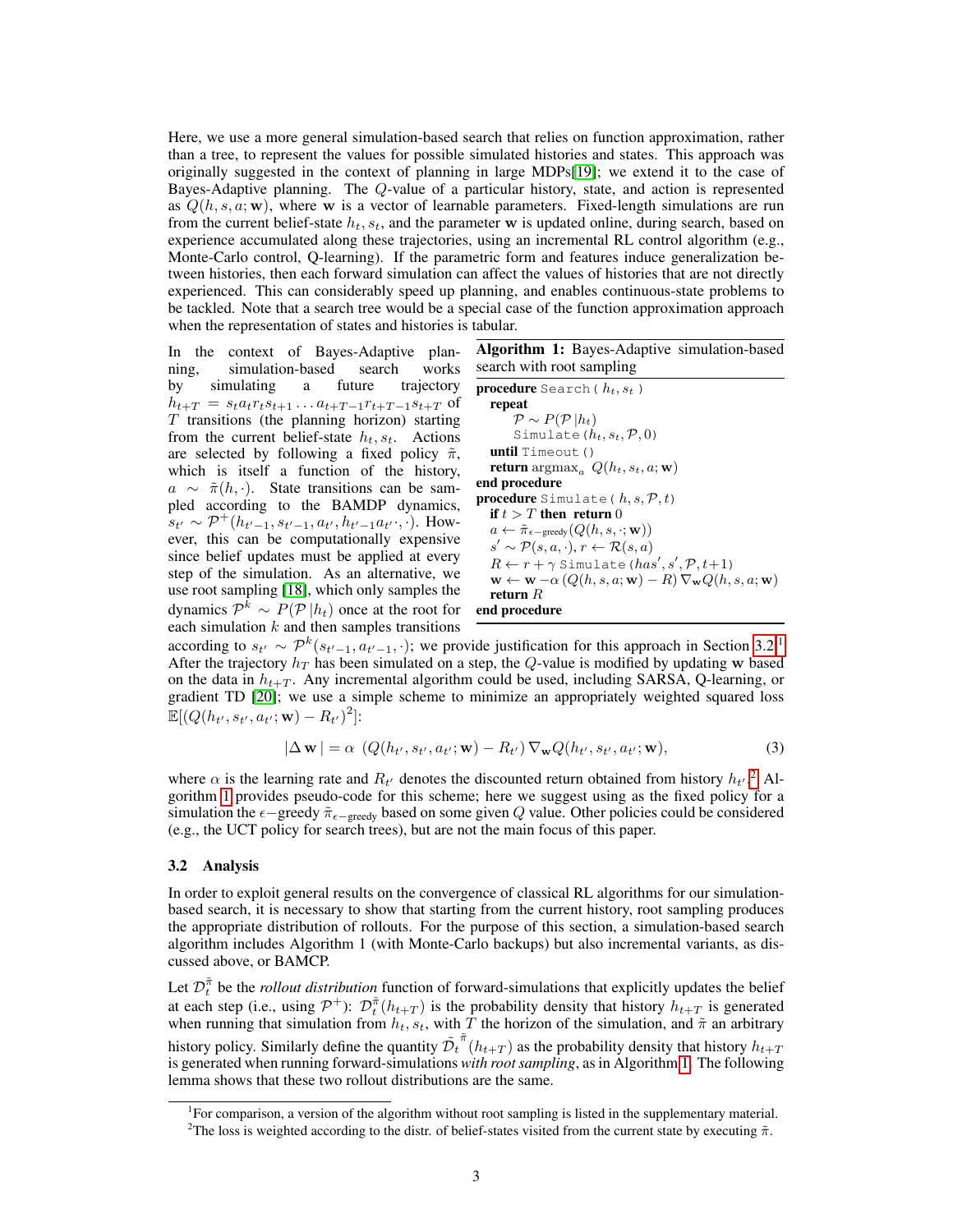**Lemma 1.**  $\mathcal{D}_t^{\tilde{\pi}}(h_{t+T}) = \tilde{\mathcal{D}}_t^{\tilde{\pi}}$  $t_t^h(h_{t+T})$  *for all policies*  $\tilde{\pi}: \mathcal{H} \times A \rightarrow [0,1]$  *and for all*  $h_{t+T} \in \mathcal{H}$  *of length*  $t + T$ *.* 

*Proof.* A similar result has been obtained for discrete state-action spaces as Lemma 1 in [12] using an induction step on the history length. Here we provide a more intuitive interpretation of root sampling as an auxiliary variable sampling scheme which also applies directly to continuous spaces. We show the equivalence by rewriting the distribution of rollouts. The usual way of sampling histories in simulation-based search, with belief updates, is justified by factoring the density as follows:

$$
p(h_{t+T}|h_t, \tilde{\pi}) = p(a_t s_{t+1} a_{t+1} s_{t+2} \dots s_{t+T} | h_t, \tilde{\pi})
$$
\n(4)

=

$$
= p(a_t|h_t, \tilde{\pi})p(s_{t+1}|h_t, \tilde{\pi}, a_t)p(a_{t+1}|h_{t+1}, \tilde{\pi})\dots p(s_{t+T}|h_{t+T-1}, a_{t+T}, \tilde{\pi}) \quad (5)
$$

$$
= \prod_{t \le t' < t+T} \tilde{\pi}(h_{t'}, a_{t'}) \prod_{t < t' \le t+T} p(s_{t'} | h_{t'-1}, \tilde{\pi}, a_{t'-1}) \tag{6}
$$

$$
= \prod_{t \le t' < t+T} \tilde{\pi}(h_{t'}, a_{t'}) \prod_{t < t' \le t+T} \int_{\mathcal{P}} P(\mathcal{P} | h_{t'-1}) \, \mathcal{P}(s_{t'-1}, a_{t'-1}, s_{t'}) \, d\mathcal{P}, \tag{7}
$$

which makes clear how each simulation step involves a belief update in order to compute (or sample) the integrals. Instead, one may write the history density as the marginalization of the joint over history and the dynamics  $P$ , and then notice that an history is generated in a Markovian way *if conditioned on the dynamics*:

$$
p(h_{t+T}|h_t, \tilde{\pi}) = \int_{\mathcal{P}} p(h_{t+T}|\mathcal{P}, h_t, \tilde{\pi}) p(\mathcal{P}|h_t, \tilde{\pi}) \, d\mathcal{P} = \int_{\mathcal{P}} p(h_{t+T}|\mathcal{P}, \tilde{\pi}) p(\mathcal{P}|h_t) \, d\mathcal{P} \tag{8}
$$

$$
= \int_{\mathcal{P}} \prod_{t \le t' < t+T} \tilde{\pi}(h_{t'}, a_{t'}) \prod_{t < t' \le t+T} \mathcal{P}(s_{t'-1}, a_{t'-1}, s_{t'}) \ p(\mathcal{P}|h_t) \ d\mathcal{P}, \tag{9}
$$

where eq. (9) makes use of the Markov assumption in the MDP. This makes clear the validity of sampling only from  $p(\mathcal{P} | h_t)$ , as in root sampling. From these derivations, it is immediately clear that  $\mathcal{D}_t^{\tilde{\pi}}(h_{t+T}) = \tilde{\mathcal{D}}_t^{\tilde{\pi}}$  $\Box$  $\int_{t}^{n}(h_{t+T}).$ 

The result in Lemma 1 does not depend on the way we update the value Q, or on its representation, since the policy is fixed for a given simulation.<sup>3</sup>Furthermore, the result guarantees that simulationbased searches will be identical in distribution with and without root sampling. Thus, we have:

Corollary 1. *Define a Bayes-adaptive simulation-based planning algorithm as a procedure that repeatedly samples future trajectories*  $h_{t+T} \sim \mathcal{D}_t^{\tilde{\pi}}$  *from the current history*  $h_t$  *(simulation phase),* and updates the Q value after each simulation based on the experience  $h_{t+T}$  *(special cases are Algorithm 1 and* BAMCP*). Then such a simulation-based algorithm has the same distribution of parameter updates with or without root sampling. This also implies that the two variants share the same fixed-points, since the updates match in distribution.*

For example, for a discrete environment we can choose a tabular representation of the value function in history space. Applying the MC updates in eq. (3) results in a MC control algorithm applied to the sub-BAMDP from the root state. This is exactly the (BA version of the) MC tree search algorithm [12]. The same principle can also be applied to MC control with function approximation with convergence results under appropriate conditions [2]. Finally, more general updates such as gradient Q-learning could be applied with corresponding convergence guarantees [14].

#### 3.3 History Features and Parametric Form for the Q-value

The quality of a history policy obtained using simulation-based search with a parametric representation  $Q(h, s, a; \mathbf{w})$  crucially depends on the features associated with the arguments of  $Q$ , i.e., the history, state and action. These features should arrange for histories that lead to the same, or similar, beliefs have the same, or similar, representations, to enable appropriate generalization. This is challenging since beliefs can be infinite-dimensional objects with non-compact sufficient statistics that are therefore hard to express or manipulate. Learning good representations from histories is also tough, for instance because of hidden symmetries (e.g., the irrelevance of the order of the experience tuples that lead to a particular belief).

<sup>&</sup>lt;sup>3</sup>Note that, in Algorithm 1,  $Q$  is only updated *after* the simulation is complete.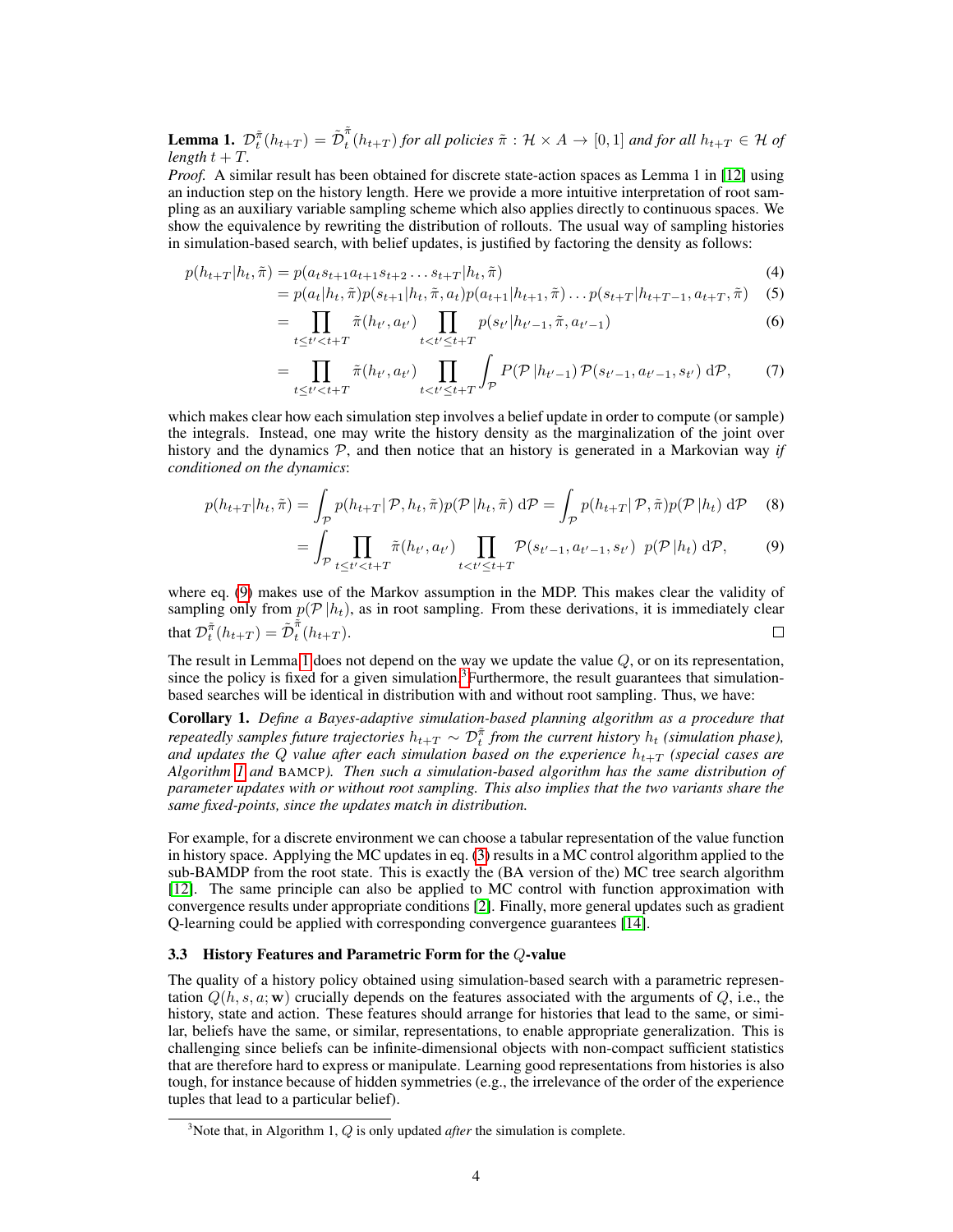We propose a parametric representation of the belief at a particular planning step based on *sampling*. That is, we draw a set of M independent MDP samples or particles  $U = \{P_1, P_2, \ldots, P_M\}$  from the current belief  $b_t = P(\mathcal{P}|h_t)$ , and associate each with a weight  $z_m^U(h)$ , such that the vector  $z^U(h)$  is a finite-dimensional approximate representation of the belief based on the set U. We will also refer to  $z^U$  as a function  $z^{U^*}$ :  $\mathcal{H} \to \mathbb{R}^M$  that maps histories to a *feature vector*.

There are various ways one could design the  $z^U$  function. It is computationally convenient to compute  $z^U(h)$  recursively as importance weights, just as in a sequential importance sampling particle filter [11]; this only assumes we have access to the likelihood of the observations (i.e., state transitions). In other words, the weights are initialized as  $z_m^U(h_t) = \frac{1}{M}$   $\forall m$  and are then updated recursively using the likelihood of the dynamics model for that particle of observations as  $z_m^U(has') \propto z_m^U(h)P(s'|a,s,\mathcal{P}_m) = z_m^U(h)\mathcal{P}_m(s,a,s').$ 

One advantage of this definition is that it enforces a correspondence between the history and belief representations in the finite-dimensional space, in the sense that  $z_U(h') = z_U(h)$  if belief(h) =  $belief(h')$ . That is, we can work in history space *during planning*, alleviating the need for complete belief updates, but via a finite and well-behaved representation of the actual belief — since different histories corresponding to the same belief are mapped to the same representation.

This feature vector can be combined with any function approximator. In our experiments, we combine it with features of the current state and action,  $\phi(s, a)$ , in a simple bilinear form:

$$
Q(h, s, a; \mathbf{W}) = z_U(h)^T \mathbf{W} \phi(s, a), \qquad (10)
$$

where W is the matrix of learnable parameters adjusted during the search (eq. 3). Here  $\phi(s, a)$ is a domain-dependent state-action feature vector as is standard in fully observable settings with function approximation. Special cases include tabular representations or forms of tile coding. We discuss the relation of this parametric form to the true value function in the Supp. material.

In the next section, we investigate empirically in three varied domains the combination of this parametric form, simulation-based search and Monte-Carlo backups, collectively known as BAFA (for *B*ayes *A*daptive planning with *F*unction *A*pproximation).

## 4 Experimental results

The discrete *Bernoulli bandit* domain (section 4.1) demonstrates dramatic efficiency gains due to generalization with convergence to a near Bayes-optimal solution. The *navigation task* (section 4.2) and the *pendulum* (section 4.3) demonstrate the ability of BAFA to handle non-trivial planning horizons for large BAMDPs with continuous states. We provide comparisons to a state of the art BA tree-search algorithm (BAMCP, [12]), choosing a suitable discretization of the state space for the continuous problems. For the pendulum we also compare to two Bayesian, but not Bayes adaptive, approaches.

#### 4.1 Bernoulli Bandit

Bandits have simple dynamics, yet they are still challenging for a generic Bayes-Adaptive planner. Importantly, ground truth is sometimes available [10], so we can evaluate how far the approximations are from Bayes-optimality.

We consider a 2-armed Bernoulli bandit problem. We oppose an uncertain arm with prior success probability  $p_1 \sim$  $Beta(\alpha, \beta)$  against an arm with known success probability  $p_0$ . We consider the scenario  $\gamma = 0.99, p_0 = 0.2$  for which







Figure 1: a) The weights  $m_{\alpha,\beta}$  b) Averaged (weighted) decision errors for the different methods as a function of the number of simulations.

the optimal decision, and the posterior mean decision frequently differ. Decision errors for different values of  $\alpha$ ,  $\beta$  do not have the same consequence, so we weight each scenario according to the difference between their associated Gittins indices. Define the weight as  $m_{\alpha,\beta} = |g_{\alpha,\beta} - p_0|$  where  $g_{\alpha,\beta}$  is the Gittins index for  $\alpha,\beta$ ; this is an upper-bound (up to a scaling factor) on the difference between the value of the arms. The weights are shown in Figure 1-a.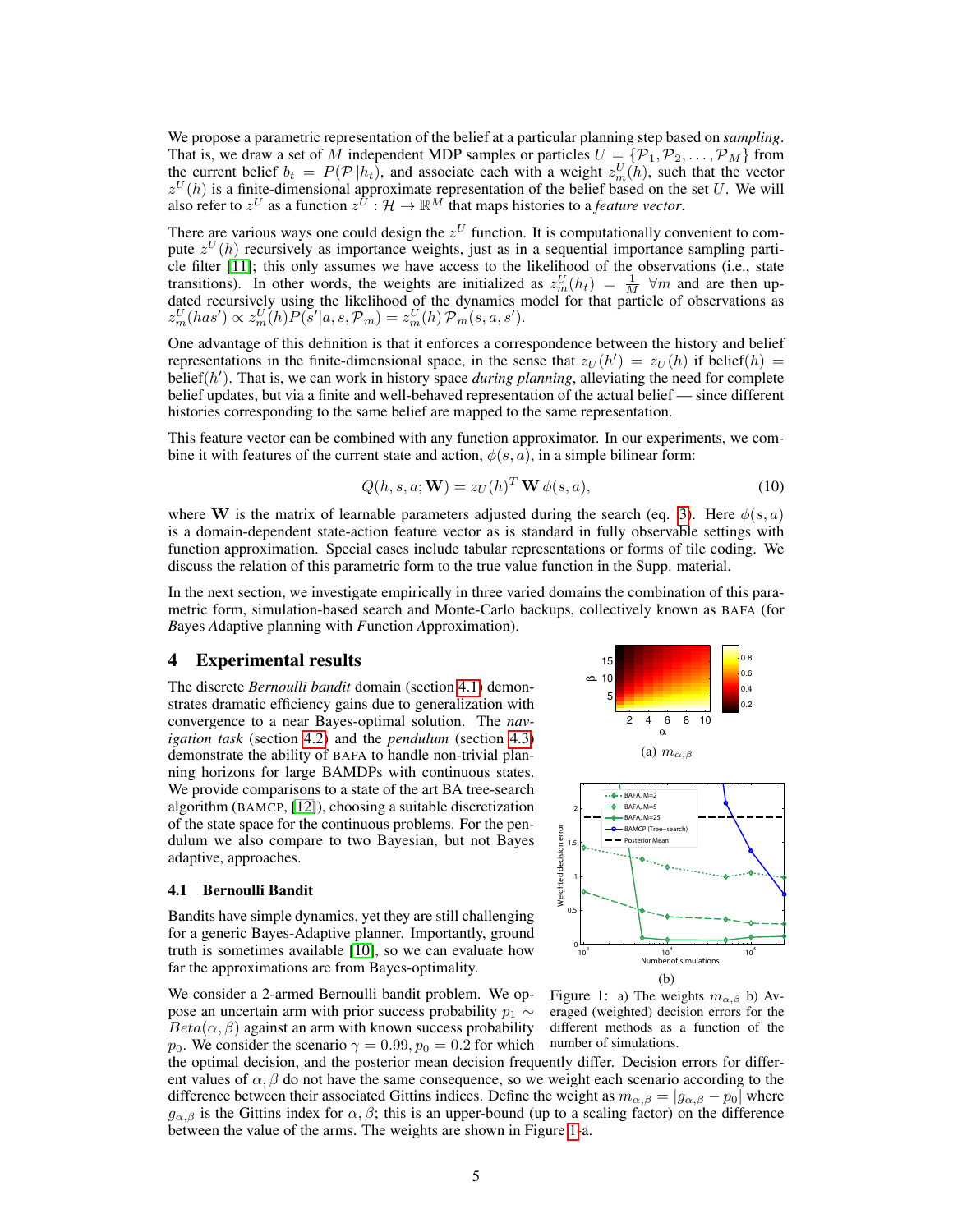We compute the weighted errors over 20 runs for a particular method as  $E_{\alpha,\beta} = m_{\alpha,\beta}$ . P(Wrong decision for  $(\alpha, \beta)$ ), and report the sum of these terms across the range  $1 \leq \alpha \leq 10$ and  $1 \leq \beta \leq 19$  in Figure 1-b as a function of the number of simulations.

Though this is a discrete problem, these results show that the value function approximation approach, even with a limited number of particles  $(M)$  for the history features, learns considerably more quickly than BAMCP . This is because BAFA generalizes between similar beliefs.

#### 4.2 Height map navigation

We next consider a 2-D navigation problem on an unknown continuous height map. The agent's state is  $(x, y, z, \theta)$ , it moves on a bounded region of the  $(x, y) \in 8 \times 8m$  plane according to (known) noisy dynamics. The agent chooses between 5 different actions, the dynamics for  $(x, y)$ are  $(x_{t+1}, y_{t+1}) = (x_t, y_t) + l(\cos(\theta_a), \sin(\theta_a)) + \epsilon$ , where  $\theta_a$  corresponds to the action from this set  $\theta_a \in \theta + \{-\frac{\pi}{3}, -\frac{\pi}{6}, 0, \frac{\pi}{6}, \frac{\pi}{3}\},\epsilon$  is small isotropic Gaussian noise ( $\sigma = 0.05$ ), and  $l = \frac{1}{3}$ m is the step size. Within the bounded region, the reward function is the value of a latent height map  $z = f(x, y)$  which is only observed at a single point by the agent. The height map is a draw from a Gaussian process (GP),  $f \sim GP(0, K)$ , using a multi-scale squared exponential kernel for the covariance matrix and zero mean. In order to test long-horizon planning, we downplay situations where the agents can simply follow the expected gradient locally to reach high reward regions by starting the agent on a small local maximum. To achieve this we simply condition the GP draw on a few pseudo-observations with small negative  $z$  around the agent and a small positive  $z$  at the starting position, which creates a small bump (on average). The domain is illustrated in Figure 2-a with an example map.

We compare BAMCP against BAFA on this domain, planning over 75 steps with a discount of 0.98. Since BAMCP works with discrete state, we uniformly discretize the height observations. For the state-features in BAFA, we use a regular tile coding of the space; an RBF network leads to similar results. We use a common set of a 100 ground truth maps drawn from the prior for each algorithm/setting, and we average the discounted return over 200 runs (2 runs/map) and report that result in Figure 2-b as a function of the planning horizon  $(T)$ . This result illustrates the ability of BAFA to cope with non-trivial planning horizons in belief space. Despite the discretization, BAMCP is very efficient with short planning horizons, but has trouble optimizing the history policy with long horizons because of the huge tree induced by the discretization of the observations.



Figure 2: (a) Example map showing with the height color-coded from white (negative reward  $z$ ) to black (positive reward  $z$ ). The black dots denote the location of the initial pseudo-observations used to obtain the ground truth map. The white squares show the past trajectory of the agent, starting at the cross and ending at the current position in green. The green trajectory is one particular forward simulation of BAFA from that position. (b) Averaged discounted return (higher is better) in the navigation domain for discretized BAMCP and BAFA as a function of the number of simulations  $(K)$ , and as function of the planning horizon (x-axis).

#### 4.3 Under-actuated Pendulum Swing-up

Finally, we consider the classic RL problem in which an agent must swing a pendulum from hanging vertically down to balancing vertically up, but given only limited torque. This requires the agent to build up momentum by swinging, before being able to balance. Note that although a wide variety of methods can successfully learn this task given enough experience, it is a challenging domain for Bayes-adaptive algorithms, which have duly not been tried.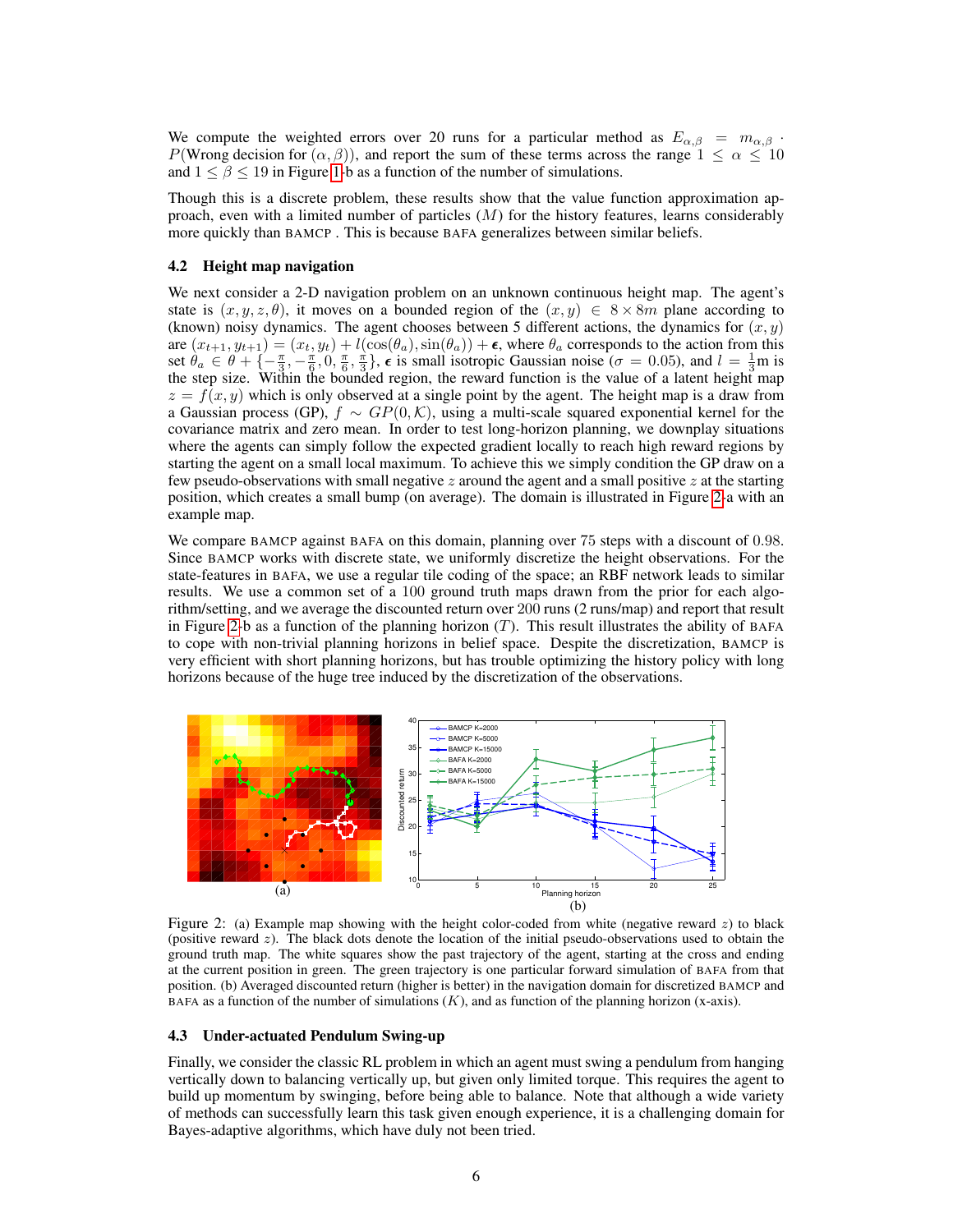We use conventional parameter settings for the pendulum [5], a mass of 1kg, a length of 1m, a maximum torque of 5Nm, and coefficient of friction of 0.05 kg  $m^2$  / s. The state of the pendulum is  $s = (\theta, \dot{\theta})$ . Each time-step corresponds to 0.05s,  $\gamma = 0.98$ , and the reward function is  $\mathcal{R}(s) =$  $\cos(\theta)$ . In the initial state, the pendulum is pointing down with no velocity,  $s_0 = (\pi, 0)$ . Three actions are available to the agent, to apply a torque of either  $\{-5, 0, 5\}$ Nm. The agent does not initially know the dynamics of the pendulum. As in [5], we assume it employs independent Gaussian processes to capture the state change in each dimension for a given action. That is,  $s_{t+1}^i - s_t^i \sim$  $GP(m_a^i, \mathcal{K}_a^i)$  for each state dimension i and each action a (where  $\mathcal{K}_a^i$  are Squared Exponential kernels). Since there are 2 dimensions and 3 actions, we maintain 6 Gaussian processes, and plan in the joint space of  $(\theta, \theta)$  together with the possible future GP posteriors to decide which action to take at any given step.

We compare four approaches on this problem to understand the contributions of both generalization and Bayes-Adaptive planning to the performance of the agent. BAFA includes both; we also consider two non-Bayes-adaptive variants using the same simulation-based approach with value generalization. In a Thompson Sampling variant (THOMP), we only consider a single posterior sample of the dynamics at each step and greedily solve using simulation-based search. In an exploit-only variant (FA), we run a simulation-based search that optimizes a *state-only* policy over the uncertainty in the dynamics, this is achieved by running BAFA with no history feature.<sup>4</sup> For BAFA, FA, and THOMP, we use the same RBF network for the state-action features, consisting of 900 nodes. In addition, we also consider the BAMCP planner with an uniform discretization of the  $\theta$ ,  $\theta$  space that worked best in a coarse initial search; this method performs Bayes-adaptive planning but with no value generalization.



Figure 3: Histogram of delay until the agent reaches its first balance state ( $|\theta| < \frac{\pi}{4}$  for  $\geq 3$ s) for different methods in the pendulum domain. (a) A standard version of the pendulum problem with a cosine cost function. (b) A more difficult version of the problem with uncertain cost for balancing (see text). There is a 20s time limit, so all runs which do not achieve balancing within that time window are reported in the red bar. The histogram is computed with 100 runs with (a)  $K = 10000$ , or (b)  $K = 15000$ , simulations for each algorithm, horizon  $T = 50$  and (for BAFA)  $M = 50$  particles. The black dashed line represents the median of the distribution.

We allow each algorithm a maximum of 20s of interaction with the pendulum, and consider as upstate any configuration of the pendulum for which  $|\theta| \leq \frac{\pi}{4}$  and we consider the pendulum balanced if it stays in an up-state for more than 3s. We report in Figure 3-a the time it takes for each method to reach for the first time a balanced state. We observe that Bayes-adaptive planning (BAFA or BAMCP) outperforms more heuristic exploration methods, with most runs balancing before 8.5s. In the Suppl. material, Figure S1 shows traces of example runs. With the same parametrization of the pendulum, Deisenroth et al. reported balancing the pole after between 15 and 60 seconds of interaction when assuming access to a restart distribution [5]. More recently, Moldovan et al. reported balancing after 12-18s of interaction using a method tailored for locally linear dynamics [15].

However, the pendulum problem also illustrates that BA planning for this particular task is not hugely advantageous compared to more myopic approaches to exploration. We speculate that this

<sup>&</sup>lt;sup>4</sup>The approximate value function for FA and THOMP thus takes the form  $Q(s, a) = \mathbf{w}^T \phi(s, a)$ .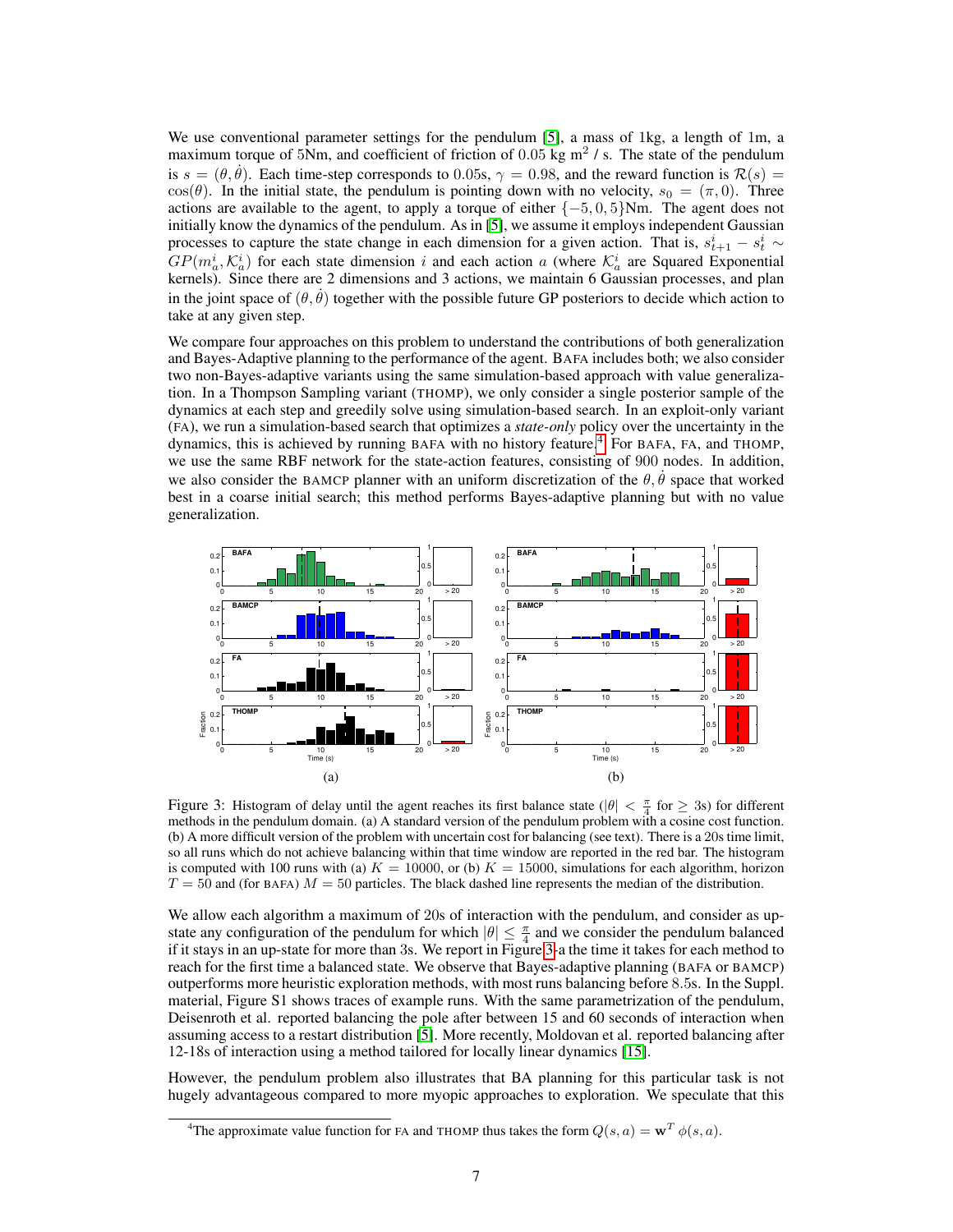is due to a lack of structure in the problem and test this with a more challenging, albeit artificial, version of the pendulum problem that requires non-myopic planning over longer horizons. In this modified version, balancing the pendulum (i.e., being in the region  $|\theta| < \frac{\pi}{4}$ ) is either rewarding  $(R(s) = 1)$  with probability 0.5, or costly  $(R(s) = -1)$  with probability 0.5; all other states have an associated reward of 0. This can be modeled formally by introducing another binary latent variable in the model. These latent dynamics are observed with certainty if the pendulum reaches any state where  $|\theta| \geq \frac{3\pi}{4}$ . The rest of the problem is the same. To approximate correctly the Bayes-optimal solution in this setting, the planning algorithm must optimize the belief-state policy *after* it simulates observing whether balancing is rewarding or not. We run this version of the problem with the same algorithms as above and report the results in Figure 3-b. This hard planning problem highlights more clearly the benefits of Bayes-adaptive planning and value generalization. Our approach manages to balance the pendulum more 80% of the time, compared to about 35% for BAMCP, while THOMP and FA fail to balance for almost all runs. In the Suppl. material, Figure S2 illustrates the influence of the number of particles M on the performance of BAFA.

# 5 Related Work

Simulation-based search with value function approximation has been investigated in large and also continuous MDPs, in combination with TD-learning [19] or Monte-Carlo control [3]. However, this has not been in a Bayes-adaptive setting. By contrast, existing online Bayes-Adaptive algorithms [22, 17, 1, 12, 9] rely on a tree structure to build a map from histories to value. This cannot benefit from generalization in a straightforward manner, leading to the inefficiencies demonstrated above and hindering their application to the continuous case. Continuous Bayes-Adaptive (PO)MDPs have been considered using an online Monte-Carlo algorithm [4]; however this tree-based planning algorithm expands nodes uniformly, and does not admit generalization between beliefs. This severely limits the possible depth of tree search ([4] use a depth of 3).

In the POMDP literature, a key idea to represent beliefs is to sample a finite set of (possibly approximate) *belief points* [21, 16] from the set of possible beliefs in order to obtain a small number of (belief-)states for which to backup values offline or via forward search [13]. In contrast, our sampling approach to belief representation does not restrict the number of (approximate) belief points since our belief features  $(z(h))$  can take an infinite number of values, but it instead restricts their *dimension*, thus avoiding infinite-dimensional belief spaces. Wang et al.[23] also use importance sampling to compute the weights of a finite set of particles. However, they use these particles to discretize the model space and thus create an approximate, discrete POMDP. They solve this offline with no (further) generalization between beliefs, and thus no opportunity to re-adjust the belief representation based on past experience. A function approximation scheme in the context of BA planning has been considered by Duff [7], in an offline actor-critic paradigm. However, this was in a discrete setting where counts could be used as features for the belief.

# 6 Discussion

We have introduced a tractable approach to Bayes-adaptive planning in large or continuous state spaces. Our method is quite general, subsuming Monte Carlo tree search methods, while allowing for arbitrary generalizations over interaction histories using value function approximation. Each simulation is no longer an isolated path in an exponentially growing tree, but instead value backups can impact many non-visited beliefs and states. We proposed a particular parametric form for the action-value function based on a Monte-Carlo approximation of the belief. To reduce the computational complexity of each simulation, we adopt a root sampling method which avoids expensive belief updates during a simulation and hence poses very few restrictions on the possible form of the prior over environment dynamics.

Our experiments demonstrated that the BA solution can be effectively approximated, and that the resulting generalization can lead to substantial gains in efficiency in discrete tasks with large trees. We also showed that our approach can be used to solve continuous BA problems with non-trivial planning horizons without discretization, something which had not previously been possible. Using a widely used GP framework to model continuous system dynamics (for the case of a swing-up pendulum task), we achieved state-of the art performance.

Our general framework can be applied with more powerful methods for learning the parameters of the value function approximation, and it can also be adapted to be used with continuous actions. We expect that further gains will be possible, e.g. from the use of bootstrapping in the weight updates, alternative rollout policies, and reusing values and policies between (real) steps.